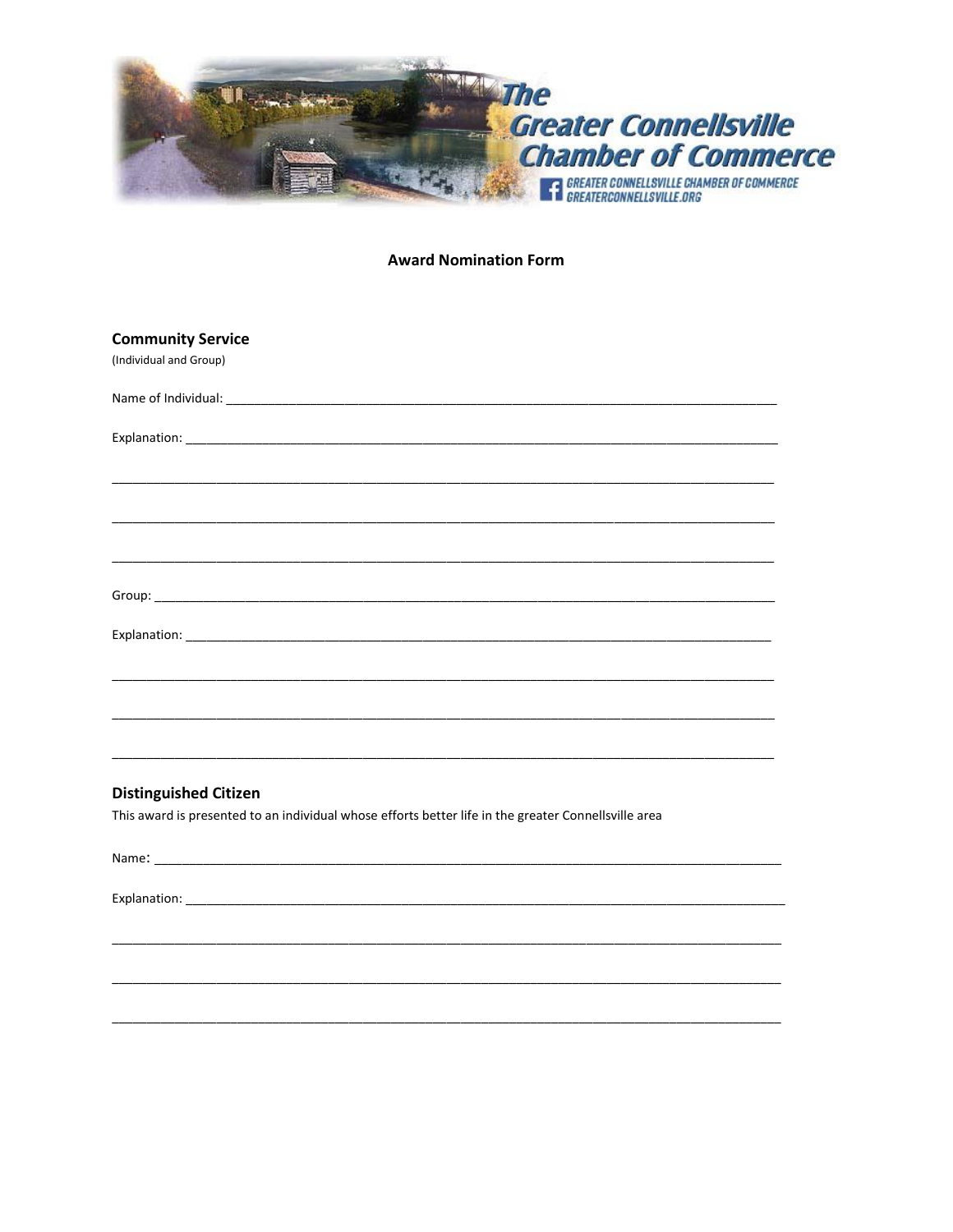

## **Beautification Award**

This award is presented to an area business or retailer with a completed project. This project must appropriately add to the appearance of the community in an impressive or attractive manner.

\_\_\_\_\_\_\_\_\_\_\_\_\_\_\_\_\_\_\_\_\_\_\_\_\_\_\_\_\_\_\_\_\_\_\_\_\_\_\_\_\_\_\_\_\_\_\_\_\_\_\_\_\_\_\_\_\_\_\_\_\_\_\_\_\_\_\_\_\_\_\_\_\_\_\_\_\_\_\_\_\_\_\_\_\_\_\_\_\_\_\_\_\_\_\_\_\_\_

\_\_\_\_\_\_\_\_\_\_\_\_\_\_\_\_\_\_\_\_\_\_\_\_\_\_\_\_\_\_\_\_\_\_\_\_\_\_\_\_\_\_\_\_\_\_\_\_\_\_\_\_\_\_\_\_\_\_\_\_\_\_\_\_\_\_\_\_\_\_\_\_\_\_\_\_\_\_\_\_\_\_\_\_\_\_\_\_\_\_\_\_\_\_\_\_\_\_

\_\_\_\_\_\_\_\_\_\_\_\_\_\_\_\_\_\_\_\_\_\_\_\_\_\_\_\_\_\_\_\_\_\_\_\_\_\_\_\_\_\_\_\_\_\_\_\_\_\_\_\_\_\_\_\_\_\_\_\_\_\_\_\_\_\_\_\_\_\_\_\_\_\_\_\_\_\_\_\_\_\_\_\_\_\_\_\_\_\_\_\_\_\_\_\_\_\_

Name: \_\_\_\_\_\_\_\_\_\_\_\_\_\_\_\_\_\_\_\_\_\_\_\_\_\_\_\_\_\_\_\_\_\_\_\_\_\_\_\_\_\_\_\_\_\_\_\_\_\_\_\_\_\_\_\_\_\_\_\_\_\_\_\_\_\_\_\_\_\_\_\_\_\_\_\_\_\_\_\_\_\_\_\_\_\_\_\_\_\_\_\_\_

Explanation: \_\_\_\_\_\_\_\_\_\_\_\_\_\_\_\_\_\_\_\_\_\_\_\_\_\_\_\_\_\_\_\_\_\_\_\_\_\_\_\_\_\_\_\_\_\_\_\_\_\_\_\_\_\_\_\_\_\_\_\_\_\_\_\_\_\_\_\_\_\_\_\_\_\_\_\_\_\_\_\_\_\_\_\_\_\_\_\_

**Athena Award Nomination Form**

Today's Date \_\_\_\_\_\_\_\_\_\_\_\_\_\_\_\_\_\_\_\_

| Phone: $(\_\_\_\_)$ |
|---------------------|

Please complete the following information and you may use additional pages if necessary: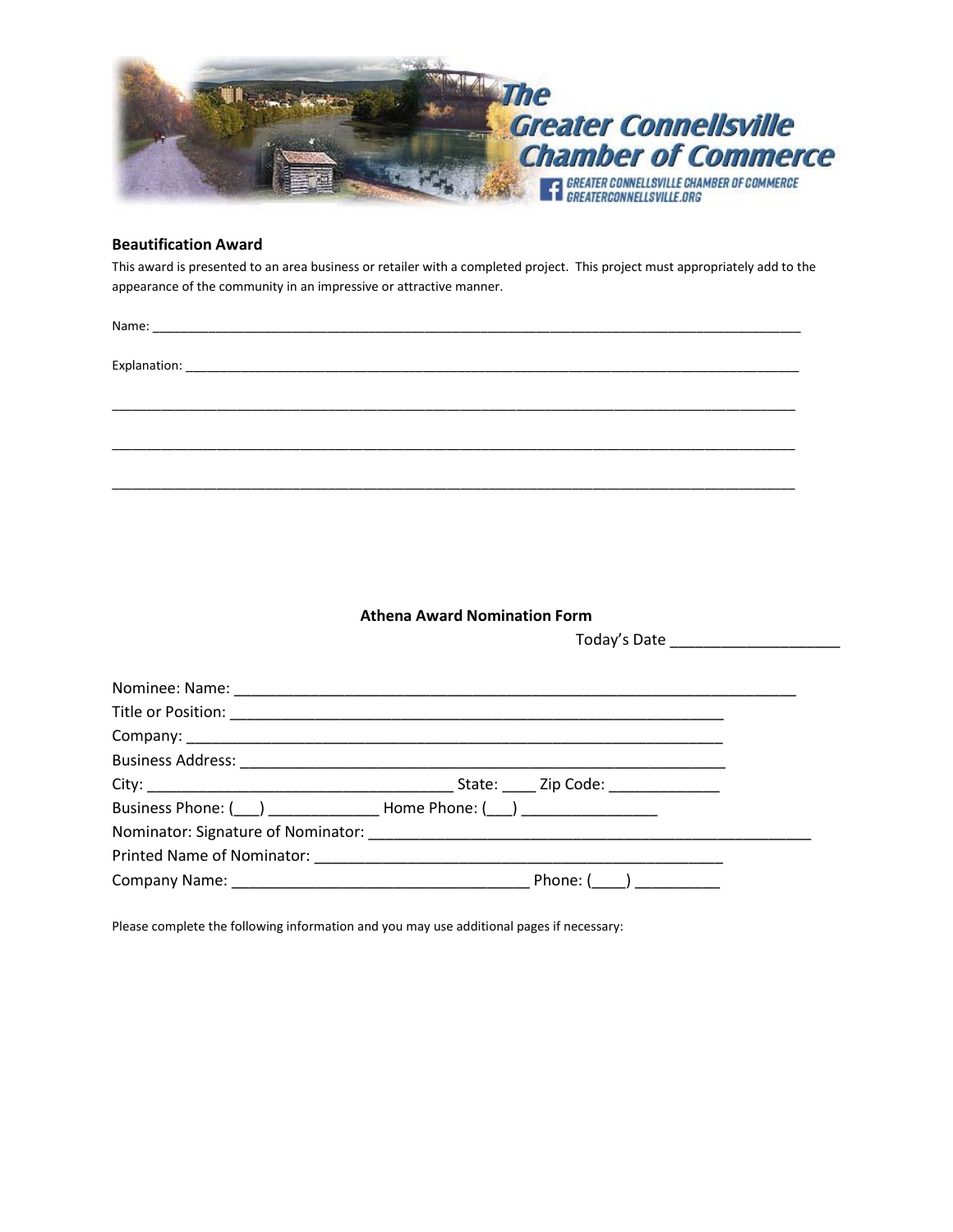

# **BUSINESS ACCOMPLISHMENTS**:

List special recognitions, projects and achievements. Include business-related affiliations, directorships, trusteeships or other designations.

#### **COMMUNITY SERVICE**:

Describe local, county and state level participation, length of service and offices held in civic and service organizations, charitable activities, political pursuits, religious groups, chambers of commerce, merchants' association, etc.

### **ASSISTS WOMEN IN REACHING THEIR FULL LEADERSHIP POTENTIAL**:

Provide specific examples of how the nominee has demonstrated support for the advancement and leadership development of business and professional women.